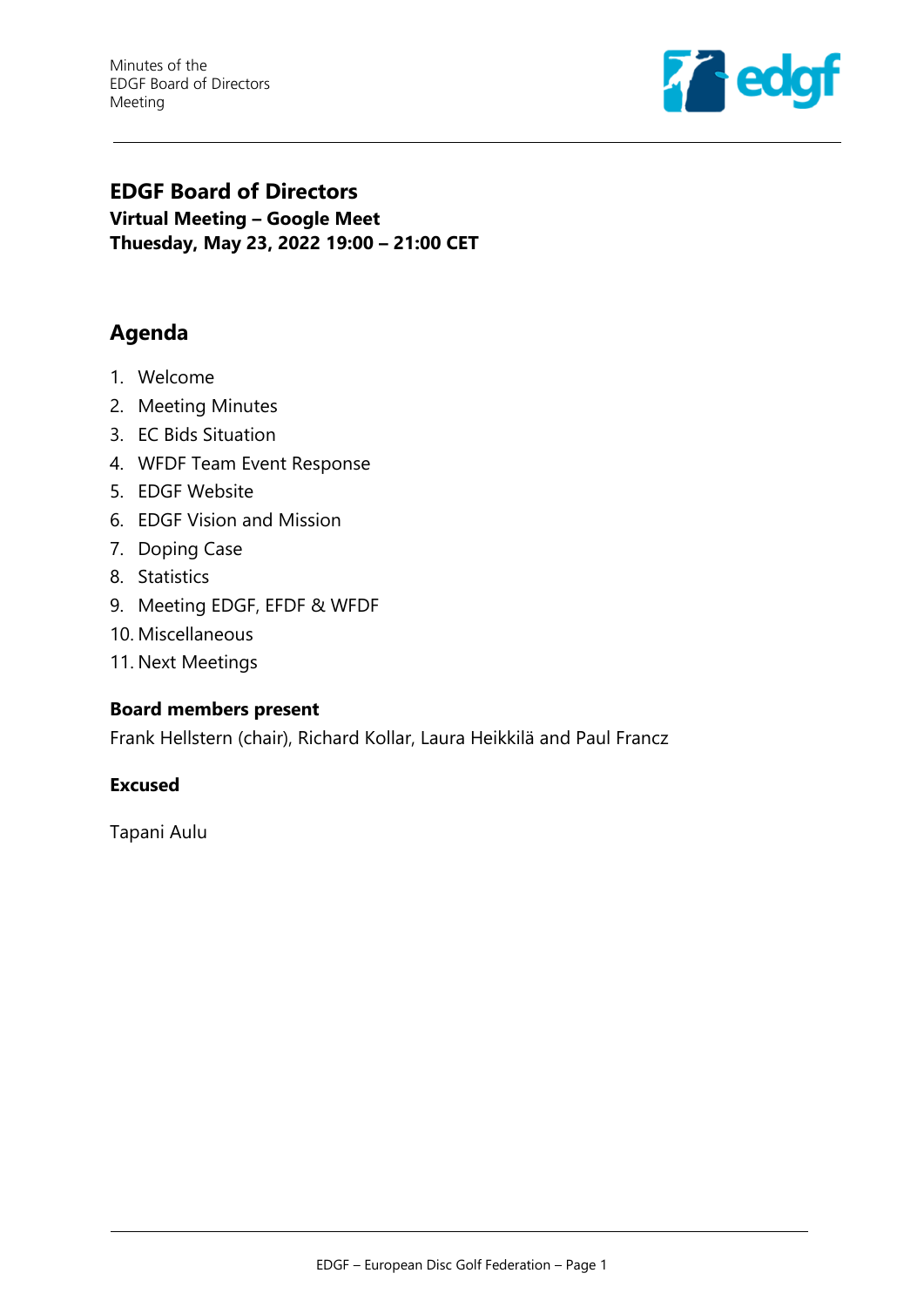

### **1. Welcome**

Frank welcomes all present at this second BoD-meeting.

## **2. Meeting Minutes**

The meeting minutes from 3<sup>rd</sup> of May BoD-meeting are approved and can be published on the website under "Documents" (done already). Paul will send notice by mail to the BoD members, when minutes are done.

## **3. EC Bids Situation**

- First impression is that we have strong bids.
- Norway makes clear that they would be willing or able to host the Masters EC too.
- Paul points out that split ECs will have a more social life and a combined EC will lead to a weightier impression.
- Estonia hasn't mentioned the opportunity to host the Masters too. Paul checks with the organizers. First response is no (next feasible course would be 60km away and they would need twice amount of stuff.
- Richard contacts Hungary to check whether they are able to run the event from the 15th of August (practice days would be needed before the 15th). If this is possible the committee should be informed about this possibility. First indication is that Hungary would be able to go to the first week of September.
- Mikko Wikman of the evaluation committee and is part of the NBDG media group that covers the Hungarian event. He has to absent from the evaluation of this bid.
- The committee will evaluate the bids as they are right now. If they have questions to the bidders, they should send it to Paul and he will take care of it.
- If the Hungarian bid is fine, he should be chosen. Only if there would be an overwhelming will of the committee to run a combined event, we will consider this. Separate questions will be added to ask for the opinion of the committee members about same dates vs. different dates and combined vs. separate events.